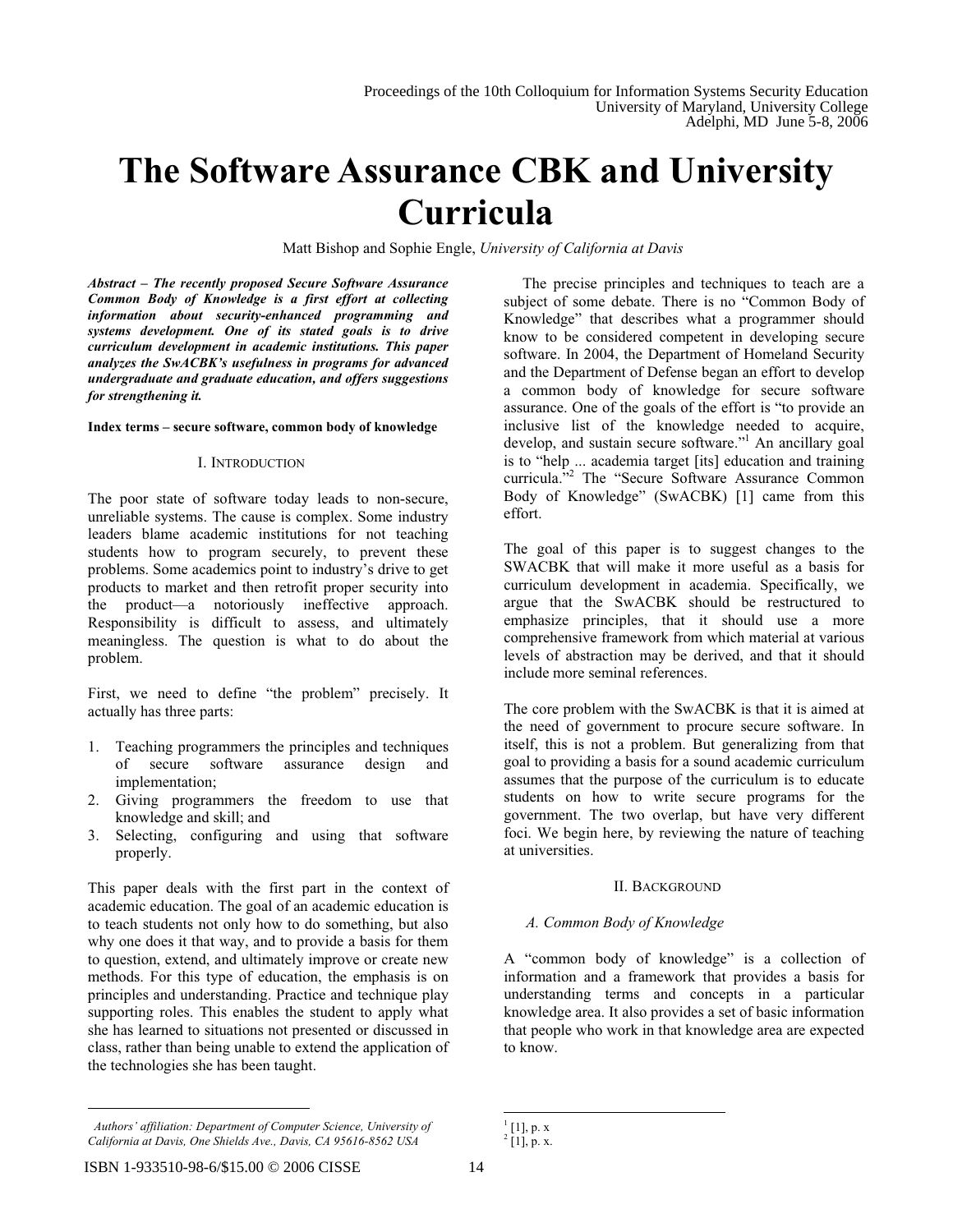The content of a common body of knowledge depends in part upon the use to which the information will be put. The SwACBK's definition is the knowledge needed to perform "the engineering activities or aspects of activities that are relevant to achieving secure software"<sup>3</sup>. Hence, its goal is to provide a framework for the information deemed necessary to perform those activities. That it is a common body of knowledge also means that one goal is to provide a foundation upon which an academic curriculum can be built, thereby influencing the content of that curriculum.

# *B. Academic Curriculum*

The purpose of an academic education is to teach students how to synthesize information, principles, concepts, and other materials to be able to apply it to novel situations. Teaching for this purpose focuses on principles and concepts, illustrating them by using methodologies and technologies. Two approaches are common.

The first approach is to begin with the concepts and principles, and illustrate them with examples. Teaching the Flaw Hypothesis Methodology (FHM) using this approach would begin by describing the technique. Then the instructor would illustrate how to apply the methodology to some example system. The system need not be real, although if it were a system that students were familiar with, the instructor could lead the class in a simple exercise.

The second approach is to begin with examples, and from them derive the broader concepts and principles. To teach the Principle of Least Privilege, for example, an instructor might present several instances where too many privileges caused breaches of security. From these cases, the conclusion follows that the level of privilege should be a minimum—stating the principle being taught.

Both methods emphasize principles and concepts; they differ only in how the students are led to those. Training would focus specifically on how to develop secure software for particular environments. Training curricula are therefore fundamentally different than academic curricula, although they may contain some common material. Two examples illustrate this claim.

The Computer Science Accreditation Board (CSAB) accredits many academic programs. The key points of a curriculum that will succeed in being accredited include Curriculum Standard IV-7, that the "[t]heoretical foundations, problem analysis, and solution design must be stressed within the program's core materials"<sup>4</sup>. Proposed criteria amplify this; for example, Criterion 1(b)

states that an accredited program is to enable students to "apply design and development principles in the construction of software systems of varying complexity"<sup>5</sup> . Throughout, the criteria stress students understanding principles and how to apply them.

Similar requirements exist on university campuses. The University of California campuses are highly respected institutions of graduate and undergraduate education. Each campus has a division of the systemwide Academic Senate, composed of all ladder faculty at that institution. The Committee on Courses of Instruction sets regulations for approval of courses. The Davis Division's Committee on Courses of Instruction's policies and procedures are typical of the nine campuses. Item II.A.1 states that a "University course should present an integrated body of knowledge, with primary emphasis upon elucidation of principles and theories rather than upon development of skills and techniques"<sup>6</sup>. The requirement for graduate courses, III.B.1.c, is stated more specifically: they "have a strong foundation in the theory, methods and principles used in research" and "focus on understanding and assessing the current state of knowledge, on research [...], and on methodology"<sup>7</sup>. Again, the emphasis is on principles and concepts at all levels of courses.

As a counterpoint, checklists are typically used in training, with some exceptions [4]. In academic curricula, the focus is on how to *derive* checklists, taking into account the relevant principles, the goals of the checklists, and the environment in which the checklists are to be used. The designers of the checklist must understand the theory and principles underlying the actions on the checklist, even if the users do not.

## *C. Security-Enhanced Systems*

The terms "secure software" and "secure systems" are misleading, because they imply absolutes. Strictly speaking, "secure" systems are systems that satisfy two properties:

- 1. The set of security requirements that the system is to satisfy is complete; and
- 2. The system is developed, deployed, and operated in a manner that provides sufficient assurance to assert that the system satisfies the security requirements.

Technologies to develop these systems are called *high assurance technologies* and use a multitude of methods. Unfortunately, these methods require expertise, time, and money, and so are not used often enough. Instead,

<sup>&</sup>lt;sup>3</sup> [1], p. viii.

 $^{4}$  [2], p. 3.

 $<sup>5</sup>$  [2], p. 17.</sup>

<sup>6</sup> [3], http://academicsenate.ucdavis.edu/ra/policy.htm#lvl&emph.

 $7$  [3], http://academicsenate.ucdavis.edu/ra/policy.htm#Course.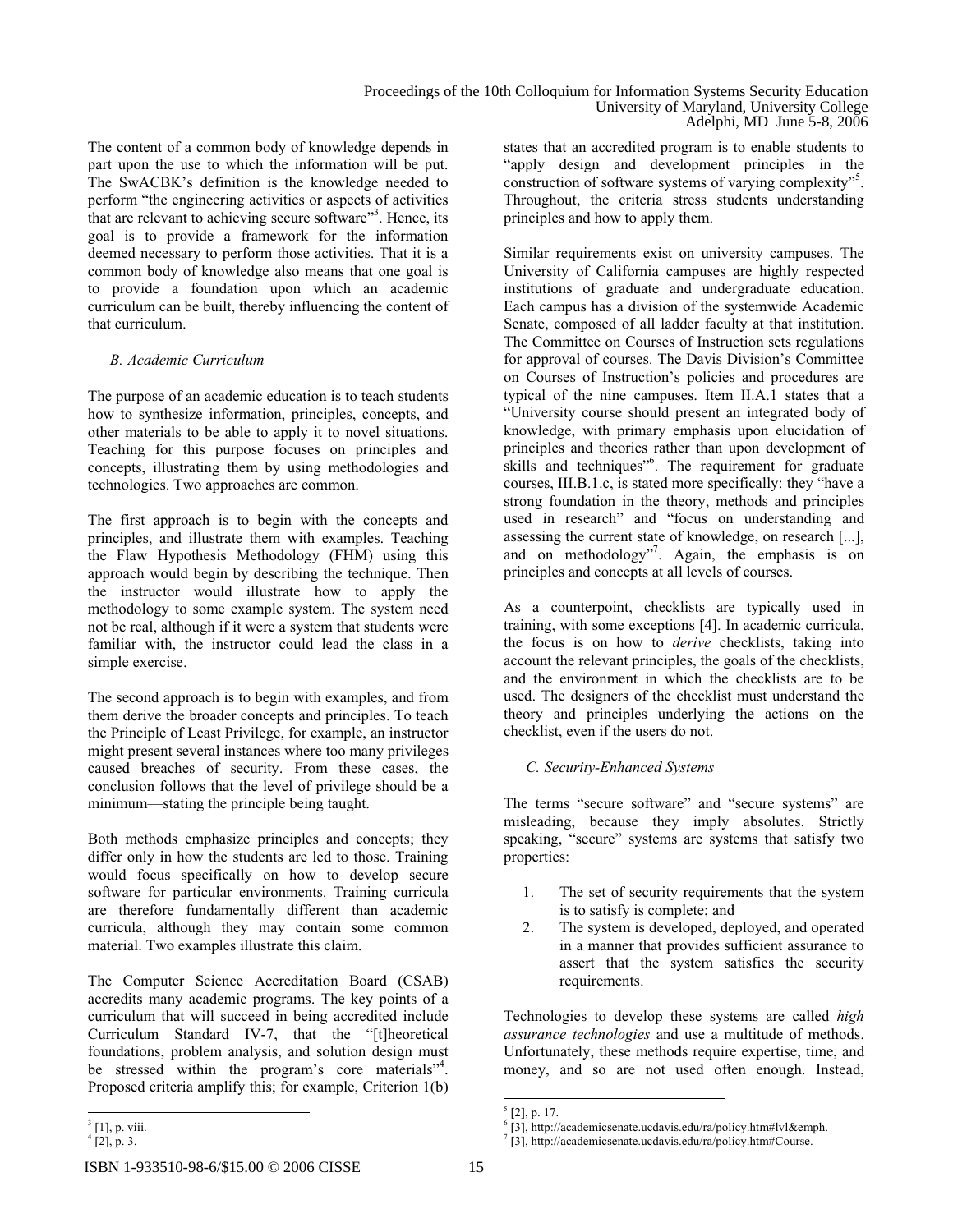developers use methods that provide lower assurance. Given the state of most commercial systems and software, the gap between standard methods used in the industry, and high assurance methods, is painfully obvious.

The content of the SwACBK attempts to address the gap between industry standard methods and high assurance methods by providing a framework to teach students and practitioners about ways to develop security requirements and increase assurance. The SwACBK is *not* aimed at high assurance; it is aimed at assurance higher than most software and systems currently provide.

For brevity, we follow the standard practice of calling software "secure" if it is developed with the two properties above. The more rigorous the derivation of the security requirements, and the more convincing the evidence of assurance, the more secure the software is.

# III. 3. PROBLEMS WITH THE SWACBK

The SwACBK has several problems that inhibit its use in driving academic curriculum.

# *A. Secure Software in General*

A basic aspect of security is interdependence. Software can be secure (for whatever definition of "secure" is appropriate) only when the system it runs on is secure, because if an attacker can disrupt the system resources on which the software relies, the software will fail. Similarly, secure software installed incorrectly may not be secure, because the installation process may use vulnerable passwords or cryptographic keys, or rely on flawed system components. Systems protected by flawed procedures are not secure, because an attacker can subvert those procedures; consider the success of social engineering, for example.

The SwACBK deals with this problem in §5.2.5, which states that "[s]ecurity inspired requirements on nature and attributes of computing hardware, infrastructure, or other externally available services must be explicitly recorded as requirements or assumptions and assured."8 The problem is that, in chapter 8 ("Secure Software Verification, Validation, and Evaluation"), no discussion of these requirements and assumptions is given, leading the reader to believe that, once validated to be secure, the software may be moved to other environments safely. Assurance relies specifically on assumptions made, and assurance evidence rests on them. Software can never be "secure" but can only be secure with respect to a set of assumptions. The SwACBK fails to make this point effectively. Developers of curricula who rely on the

guidance of the current SwACBK may well miss this point, and produce an inferior curriculum as a result.

# *B. Orientation*

A common body of knowledge must address many realms, because security affects all of government, industry, and academia. The SwACBK developers understood this, and included members of each of those communities. But some sections focus on the needs and problems of government to such a degree that the environments of academia and industry are overlooked.

Consider for example §2.2, "Dangerous Effects." This section provides background so that readers will understand the threats and risks underlying software and system security. But all the examples for the section focus on attacks upon government agencies and national security, leaving the impression that the threat to software security is primarily a national security threat. Industry is mentioned only once, in a comment that large organizations such as the Department of Defense and Microsoft are probed often. Risks to academic institutions are not mentioned at all.

When motivating the need for a generally useful common body of knowledge, the goal is to convince readers that the work transcends a specific type of organization, and can be applied to a variety of institutions. This section convinces the reader of the grave threat to national security that poor software security poses, but does not explain why software developers working for private industry or academic institutions should be concerned.

A second example is in §7.2.1. The list of sources for information on vulnerabilities, exploits, and patches includes 2 government sites and 1 industry site. Wellknown non-governmental sites such as Security Focus, the Open Source Vulnerability Database, and ISS' X-Force are omitted. As many of these sites provide more information than the government sites listed, their omission is surprising.

A guide to an academic curriculum needs greater breadth, because students may go into industry, or may become teachers. A curriculum must focus on the goal of the lessons, which are to teach generally applicable principles and concepts—and how to use them in a variety of environments, including government.

# *C. Classifications*

In many places, the SwACBK presents simple classifications of ideas, or tools, or methodologies, in order to structure the discussion. But the classifications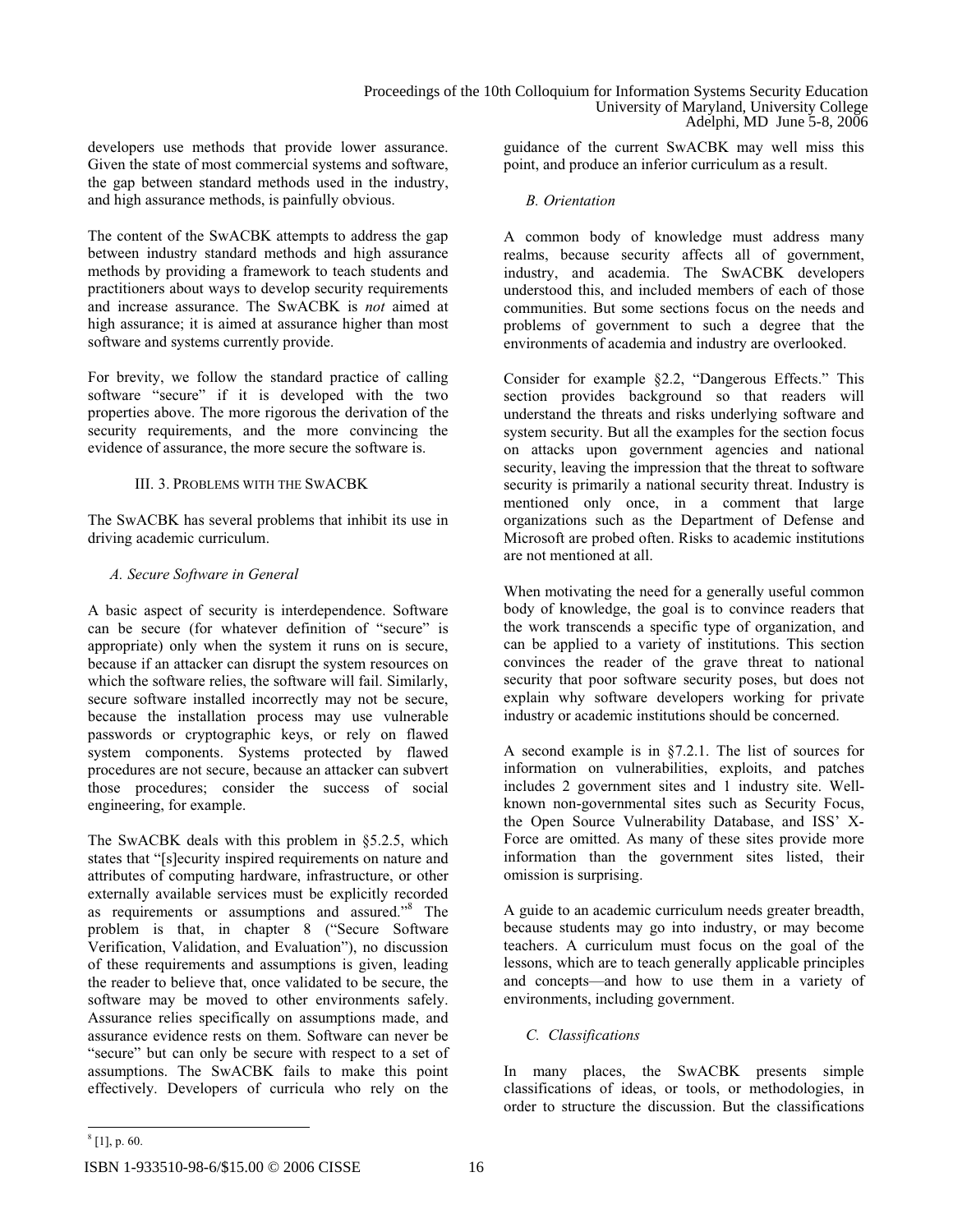are not rigorously derived from some stated basis, and hence are (at best) confusing and (at worst) misleading.

Two examples will show the nature of the problem. In §6.7, "Architectures for Security," the SwACBK provides a set of architectural styles or style elements for securityaware architectures. Listed are reference monitors, "layered", "system high", and "filters, guardians, and firewalls" to provide compartmentalization. The problem is that "layered" refers to a type of architecture in which security services are built (layered) on top of more basic security services. Underlying these services are reference monitors that control access to resources. Filters, guardians, and firewalls can be examples of reference monitors, or security mechanisms built upon reference monitors. System high refers to a security level for the most secure data. The elements of the list are not organized in a cohesive manner, nor is there any guidance about the relationship of elements in the list. A more useful list would begin with the reference monitor as the architectural underpinning of the elements of the list. As processes either run in isolation or communicate with other processes, the list would next enumerate mechanisms to do either. Above that comes how the processes should be organized: as multiple independent levels of security, multiple single levels of security, and so forth. Then might come the ways the mechanisms handle (attempted) violations: tolerate the intrusion, isolate the attacker, turn on deception, and so forth. The classification of the style and elements does not matter; that there be a structure or organization of the elements and styles within the classification does.

A second example arises in §2.4, "Method for Attacks," which tries to enumerate the different types of attacks. The document splits attacks into attacks against the operating system, against software, and against physical attacks. But this classification scheme is not exhaustive. For example, a covert channel may disclose information, but does not appear to fall into any of these categories. Further, it is not clear why these categories were chosen. What does this particular classification lead to? Why not use a model such as Cohen's attack classification [5], which has examples and detailed descriptions?

The lack of rigor in classifications makes constructing a curriculum that follows those classifications difficult, because the curriculum will not provide the correct relationships between the entities so classified. More importantly, there is little assurance that the classifications are complete (as is the case for the different types of attacks). Hence, a discussion following the SwACBK may omit some critical parts of the mechanisms under discussion.

Worse is the failure to build a framework upon which the classifications rest. The current schemes do not organize

information well, something critical for people who are not entirely familiar with the field.

#### *D. Basis and Depth*

The SwACBK's §3, "Fundamental Concepts and Principles," presents a list of principles developed by Saltzer and Schroeder [6], with some additions. Two such additions (§3.3.11, "Defense in Depth" and §3.3.12, "Analyzability") are actually different views of existing principles (§3.3.6, "Separation of Privilege" and §3.3.3, "Economy of Mechanism", respectively). The rest of the chapter focuses on concepts such as reliability, assurance, and security.

The discussion of models mentions the Bell-LaPadula model (§3.5.1), but presents no integrity models. The lack of discussion of the Clark-Wilson Integrity Model is especially glaring,<sup>9</sup> as it combines concepts of assurance, integrity, and auditability, and reflects widespread practices in industries such as the financial community.

In the discussion of malicious logic ("malware"), computer viruses and worms are discussed, but their common ancestor, the Trojan horse, is mentioned only once,<sup>10</sup> and in the context of a "back door." The definition provided is that of a back door, and the generality of the Trojan horse is overlooked.

The importance of reference monitors and validation mechanisms to assurance, and hence to secure software and systems, is critical; yet reference monitors are mentioned only four times, and very briefly. Similarly, that proofs in assurance do not eliminate the need for testing<sup>11</sup> deserves an explanation, or discussion, because the reason that the statement is correct is subtle (and deals<br>with the difference between abstraction and difference between abstraction and implementation).

As a final example, the SwACBK does not discuss the trade-off between dynamic analysis and static analysis. What are the benefits of each, and when is the use of each appropriate? The SwACBK cannot of course discuss this in depth, but it can (and should) mention that such a tradeoff exists, and compare the two techniques in that light.

That the SwACBK does not emphasize principles enough produces most of the problems identified in this section. Beyond depth of understanding, principles provide an organization for ideas and methodologies built upon those principles. A curriculum founded upon such an organization will provide a more coherent basis for

<sup>&</sup>lt;sup>9</sup> The paper by Clark and Wilson is referenced in section 3.10,

Recommended Reading, and once in the Bibliography.

 $10$  [1], p. 17

<sup>11 [1],</sup> p. 137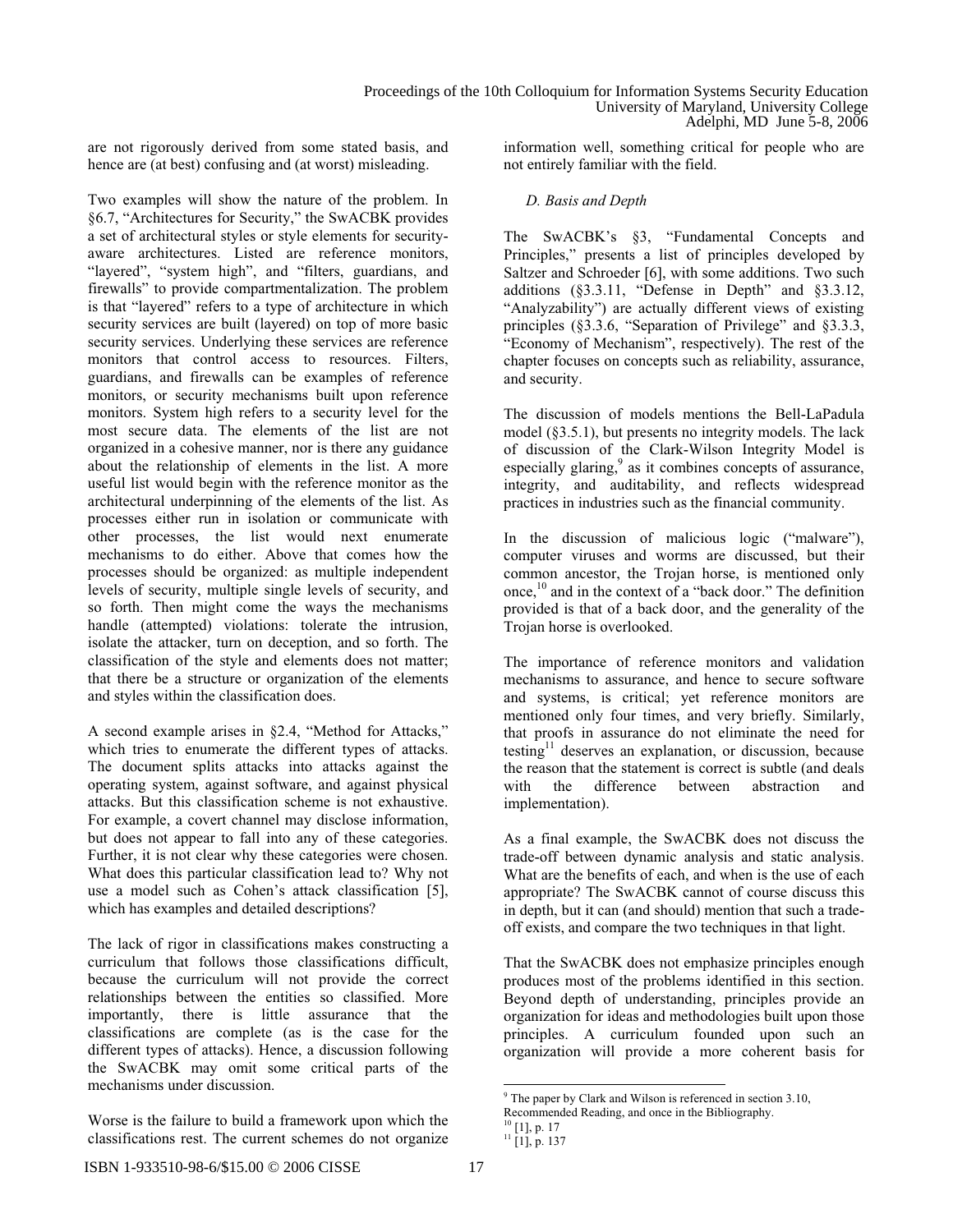educating students, leading to a deeper understanding of not only how things work, but why they work, and how to approach new problems.

# *E. Motivation*

Discussing *why* a particular issue is significant is often as important as discussing the problem itself, because it provides context. The SwACBK provides motivation for why software security needs to be addressed, and makes a good case for having a common body of knowledge. But it often omits the motivation for individual facets of software assurance; the result is that the reader has no sense of the importance of those aspects of software assurance.

As an example, consider §9.5, which discusses static analysis. The opening sentence states that static analysis techniques "are conservative, making worst case assumptions to ensure the soundness of the analysis."<sup>12</sup> The SwACBK does not explain this comment further. The problem is that the statement is true for a specific set of assumptions, namely that it is better for a static analysis technique to report security vulnerabilities erroneously (false positives) than fail to report a security vulnerability (false negative). Most analyzers (and techniques) can be configured to do the reverse, in which case the statement is incorrect. Motivating the statement by saying that false negatives are generally considered worse than false positives would provide the perspective that the reader needs to evaluate the comment.

# *F. References*

Part of the goal of a common body of knowledge suitable for guiding curriculum is to make available references to seminal material, so faculty and students know where to look for more detailed expositions or historical origins. The SwACBK provides many references to contemporary material. In  $\S$ 3.8.1,<sup>13</sup> it mentions a collection of seminal papers. But with only one exception, the SwACBK does not identify any seminal works that discuss the concepts.

The discussion of reference monitors is a good example. The citation for the term is a book published in 2003 [7]. But James P. Anderson introduced the concept of a reference monitor in a seminal study in 1974 [8], and the term has been widely used ever since. While the book referenced explains the term, the lack of the original reference deprives the reader of any hint of the lineage of the term, or of how widely it is used.

The same study introduced the concept, and term, "Trojan horse" to computer security. As mentioned above, the

SwACBK mentions "trojans" in the context of malware<sup>14</sup> but it gives no reference to the source document (or to any other document, for that matter). The only reference for malware in general is to a book written in 2005  $[9]^{15}$ ; again, the nuances of that term, and of the research underlying the results presented in the SwACBK, are never alluded to.

The SwACBK does refer to one seminal paper that discusses principles of secure design [6]. However, the only other references from before 1985 are the RISOS study of vulnerabilities (1976) [10], a book on anthropology (1978) [11:9], a book on software configuration management (1980) [12], a paper on designing for testability (1982) [13], a paper on obtaining agreement to change organizations (1983) [14], and Thompson's Turing Award lecture (1984) [15]. References for the Bell-LaPadula model, the Chinese Wall model, role-based access control, and originatorcontrolled access control are omitted, even though the models are named in the text<sup>16</sup>

# *G. Use in Higher Education Curriculum*

The SwACBK makes several recommendations for incorporating the material it covers into a program of study in higher education. Because it distinguishes between undergraduate and graduate education, we focus on these separately.

The SwACBK suggests that either separate courses cover the knowledge area, possibly in conjunction with standard software engineering courses, or that existing courses be augmented with the material in the SwACBK. The biggest problem is that practicing the material requires reinforcement, so portions of it—especially the analysis and testing—must be embedded in the grading of programming assignments. Otherwise, like the good programming style taught in introductory programming classes, assigned programs will focus on whether the program "works" and not on assurance attributes such as robustness and security. So, whichever approach is adopted, the assignments given in other courses must also reinforce the material, by the grading of assignments if in no other way. The SwACBK should emphasize this last point.

The SwACBK suggests that graduate programs use the "guidance for training entry-level practitioners"<sup>17</sup> to address incoming (graduate) students. The guidance for training entry-level practitioners does not mention

 $12$  [1], p. 131.

<sup>13 [1],</sup> p. 44.

<sup>&</sup>lt;sup>14</sup> [1], p. 17.

 $^{15}$  [1], p. 87.

<sup>&</sup>lt;sup>16</sup> The SSACBK uses [7:4] as a reference for the Bell-LaPadula model (see [1], p. 41) and implies it is a reference for ORCON (see [1], p. 85). The seminal papers are not referenced.

<sup>&</sup>lt;sup>17</sup> [1], p. 199.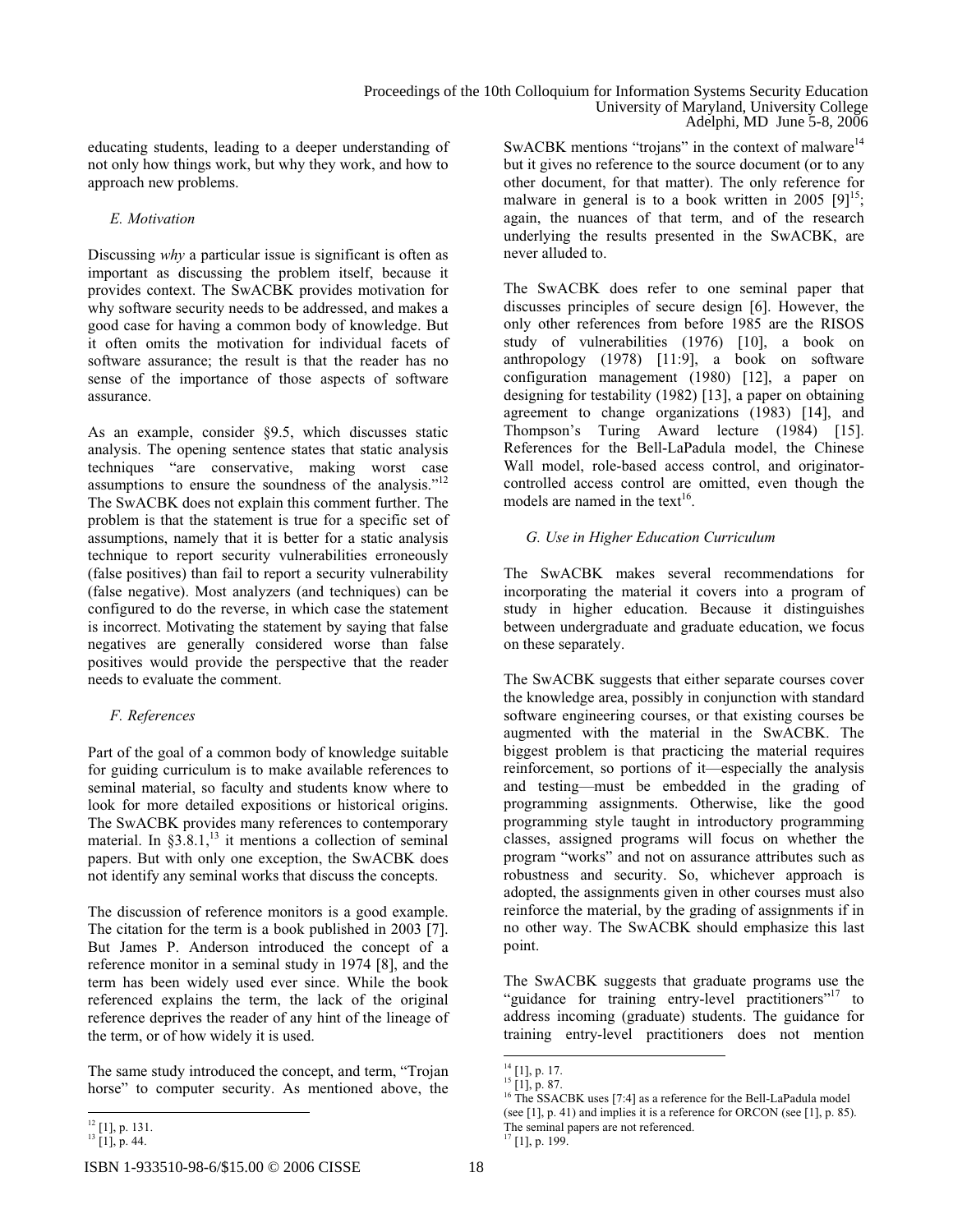teaching the principles and theoretical underpinnings of software assurance or security. Instead, it focuses on the students acquiring the skills needed to develop secure software. This is appropriate for training, but as noted above, is entirely inappropriate for graduate education, particularly in which students are expected to do research in the field of computer security.

#### IV. APPROACHES TO IMPROVING THE SWACBK

Our goal in this section is to outline ways to make the SwACBK more suitable for guiding the development of curriculum at academic institutions. Our goal is *not* to make the SwACBK be a curriculum. A common body of knowledge, as noted above, is a collection of information upon which a curriculum could be built, and our suggestions are towards that end.

## *A. Context*

An improved version of the SwACBK would spend some time discussing the dependencies of the software on the system, and in particular highlight the assumptions that the secure software makes about the system, its policies and procedures, and in general the environment in which it runs. It would then integrate this discussion into sections on software verification, validation, and evaluation.

This holistic view of security is central to the nature of security. As stated elsewhere, security is holistic; it depends on technical factors, but also upon social, organizational, procedural, and administrative factors. These often play a more critical role than technical factors, and should be treated with the same degree of importance as those factors. Specifically, these issues should be integrated throughout the SwACBK, for example by showing the role they play in secure software design and architectures.

One important step for the SwACBK would be to separate *functionality* from *assurance*. This would enable the reader to understand what portions of the SwACBK speak to what security services should be provided and how, and what parts of the SwACBK speak to demonstrating that the software meets its requirements, under the assumptions it makes.

# *B. Organization*

The overall organization of the SwACBK is similar to that of the Software Engineering Common Body of Knowledge (SWEBOK). Both are organized around a model of the software development life cycle, with the SwACBK containing several sections particular to

assurance. This organization is well suited to both bodies of knowledge.

Within individual chapters, the SwACBK can use principles to organize materials. Consider chapter 3, "Fundamental Concepts and Principles." This chapter's goal is to set forth the terms, concepts, and principles needed to develop, write, and deploy secure software. Such a chapter could be organized around "functionality" and "assurance." Falling into the first topic is confidentiality, integrity, and availability; falling into the second is dependability, accreditation, and certification. Functionality leads to a discussion of assets (what do you want to protect), risk (what are the risks if you do not protect your assets), and stakeholders (who decides what the assets and risks are). Assurance leads to discussions about what should be accredited, how does one gather evidence for assurance (and what evidence should be gathered), and what certifications are available and why are they important.

Secure software terminology can fit into the above discussion. For example, policies, cryptography, and architectural concepts fall under functionality; architectural concepts falls under assurance, because proper organization adds weight to assurance evidence. Similarly, software development processes may provide additional assurance evidence (either in favor of, or against, assurance claims).

Next come design principles; the SwACBK's selection of Saltzer and Schroeder is praiseworthy.

A brief history would round out this section nicely. The history should focus on the documents describing seminal work in the area, with a sentence or two describing the main ideas of each. Obvious choices for this section include the Ware report [16] and the Anderson report [8], among others (see section 4.3, "References," below.)

This organization would provide needed structure for the concepts, terms, and principles. Further, a curriculum developer could immediately focus on the main concepts of functionality and assurance, and structure the curriculum appropriately. The relevance of Saltzer's and Schroeder's principles would be apparent.

This point is central to our thesis: all classifications require some derivation, and cannot be laid out without justification. In some cases, a reference to an accepted organizational scheme is sufficient (such as one of the myriad of vulnerability or attack classifications), because the authors of that scheme have presented their rationale elsewhere. But the structure must be well-founded and sound, or the list becomes simply a collection of thoughts that may, or may not, be complete. Justifying such a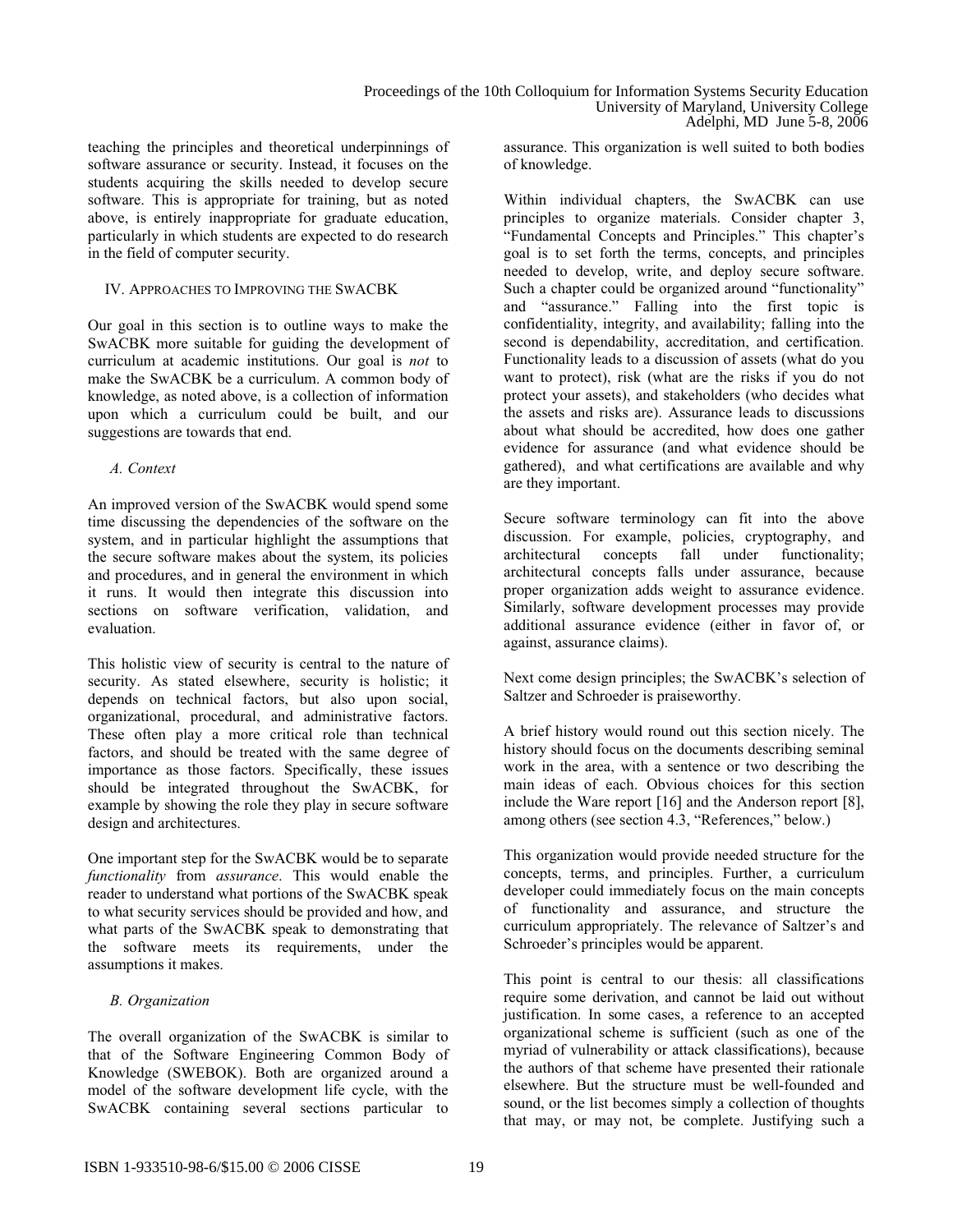classification scheme is difficult at best, and at the worst overlooks relevant and important material.

Lists should be derived similarly. For example, consider §6.7, discussed above. The architectures in the itemized list should clearly indicate the relationships among the different styles. Reference monitors could be discussed first, and then the list broken into three lists. The first list covers supporting architectures (compartmentalization, layering, tolerant) built upon reference monitors, and should note these architectures overlap. The second list covers styles of architectures built upon elements of the first list (tolerant, adaptive, distributed). The third list describes the abstractions that can be built on the styles (MILS, MSLS, and so forth). Access control issues can follow, and the discussion can be framed in terms of the elements of the second and third lists supporting particular policies. A discussion of crossdomain control can use the problem of two different highlevel policies to illustrate the need for specific mechanisms.

The key observation here is that the list of architectures must be more than a checklist—it must be organized to convey information about the relationships among the entities in the list. May organizations are possible. Whichever is chosen must be meaningful, and the reasons for its selection clear. In this way, the SwACBK can systematize the knowledge it contains.

## *C. Industry and Academic Examples*

The authors of the SwACBK should draw on examples and problems from all spectra of society, not primarily government. In industry, motivation arises from sources such as the financial community, which must protect electronic representations of financial assets lest attackers steal money; from the legal community, which handles confidential information on a daily basis; and from the medical community, which deals with personal records that must not simply be kept secret, but also be protected from unauthorized change and be available in emergencies. In academia, financial aid offices must protect sensitive financial information, but must also make it available to potential funders; research labs need to protect data from alteration, falsification, and premature disclosure; and faculty and the administration must protect the integrity of grades recorded on computers. Any of these examples will motivate the need for software security in a wide variety of environments.

One overlooked aspect of security is personal security. Examples include protection of individual home computers from malware, or from trap doors in programs that transmit information illicitly. A classic case is a budgeting program that sends account information to an attacker. These examples would emphasize the personal nature of secure software.

#### *D. References*

The organization and selection of references is critical for the success of a common body of knowledge to be useful as a curriculum guide. The presence of references indicates either their importance (as a source document) or their clarity of exposition (as a teaching document). The SwACBK should indicate what each reference contributes, and why that reference is important.

An example of such a reference might be the Ware report, which first identified computer security as an important problem. In the history section of the SwACBK, an appropriate reference is:

The Ware Report [Ware 1970] first discussed the importance of computer security as a policy, technical, and management problem.

The SwACBK has extensive lists of recommended references at the end of each chapter. The value of these references would be enhanced by a short sentence, similar to the above, for each reference. As an example, the Orange Book reference might be:

[DoD 5200.28-STD 1985] DOD 5200.28-STD, *Department of Defense Trusted Computer System Evaluation Criteria*, 1985. First major computer security evaluation methodology, it influenced current evaluation technologies and criteria.

As an alternative, the references could be put in the sections for which they provide additional information. Either approach would place the reference in context, so the curriculum developer understands the benefits of using the reference.

## *E. Principles and Concepts*

The SwACBK should include additional principles and concepts. The design principles of Saltzer and Schroeder are a good beginning, but these should be expanded to show how they underlie other concepts such as confinement, multi-level security, separation of duty, and the various methods of remediation such as recovery, tolerance, and interdiction.

Concepts such as reference validation mechanisms and reference monitors. requirements tracing and monitors, requirements tracing and correspondence, and methods of justification are crucial to understanding how assurance works. The SwACBK should discuss these thoroughly. They are the foundation for security mechanisms, and developers who apply these